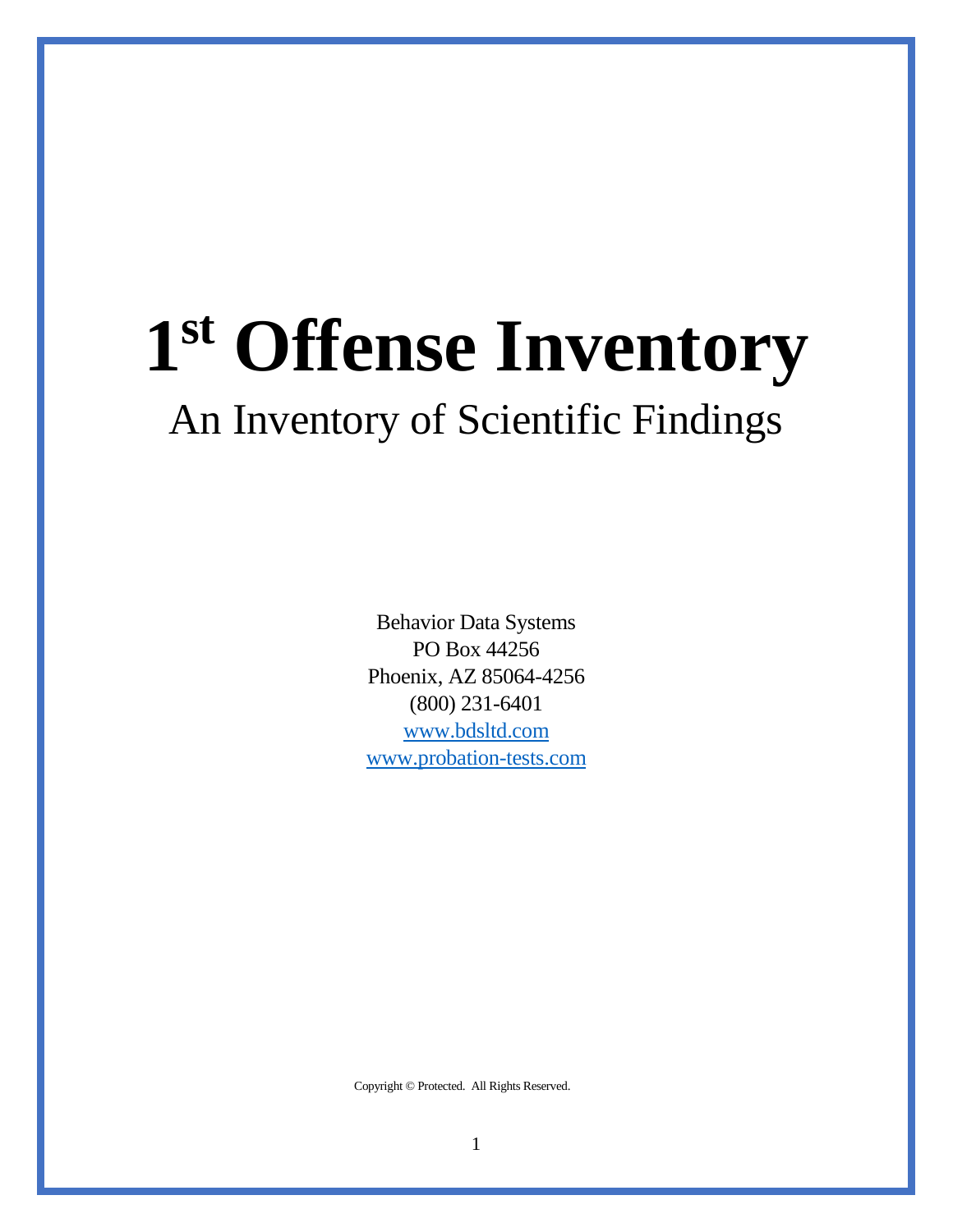# **TABLE OF CONTENTS**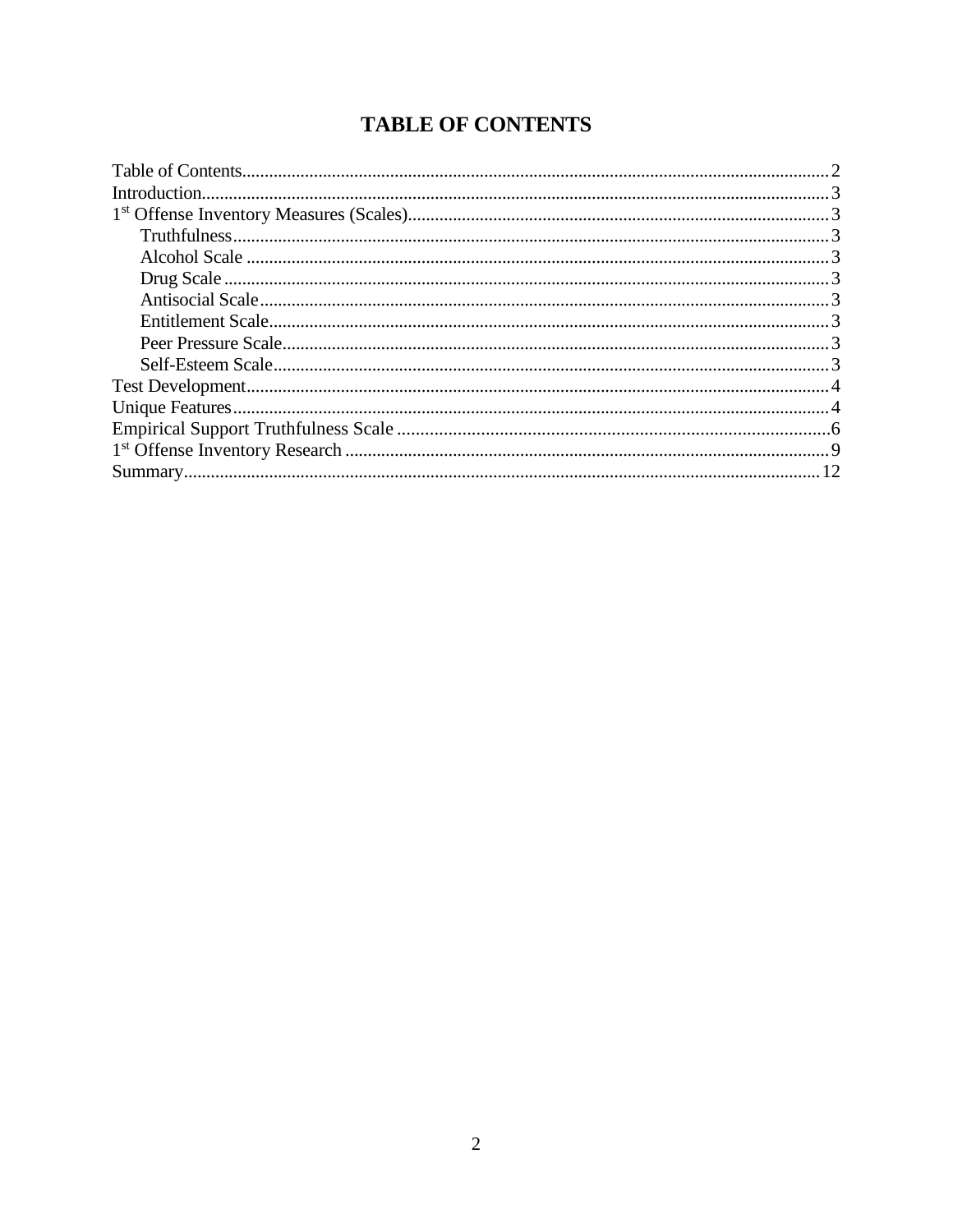# **1 st Offense Inventory**

The **1 st Offense Inventory** is designed for first offender (male and female), non-violent assessment. This test is particularly useful in defendant (misdemeanor and felony), pretrial, presentence, and probation settings. Early detection of problem severity facilitates prompt interventions which contributes greatly to successful interventions and outcomes. By measuring problem severity evaluators are able to match severity with treatment or intervention intensity. We know this is a successful requirement to reduce recidivism and allocate limited staff resources effectively.

In 20 to 25 minutes staff can screen important behavioral, attitudinal, and self-awareness factors important in understanding offenders, their risks, problems, supervision levels, as well as intervention needs. The 1<sup>st</sup> Offense Inventory consists of 122 true-false and multiple choice items that comprise seven measures (scales):

- **1. Truthfulness Scale:** measures how truthful the offender was while completing the test. It would be naïve to assume that respondents always tell the truth - particularly in court and probation settings. The Truthfulness Scale detects denial, problem minimization and attempts to "fake good."
- **2. Alcohol Scale:** measures alcohol use and when appropriate the severity of abuse. Alcohol refers to beer, wine and other liquors. This scale measures the severity of alcohol abuse so the assessor can match problem severity with treatment intensity.
- **3. Drugs Scale:** measures the severity of drug (marijuana, crack, ice, ecstasy, LSD, cocaine, amphetamines, barbiturates, heroin, etc.) use and when appropriate abuse. The Drugs Scale measures the severity of drug abuse so the assessor can match problem severity with treatment intensity.
- **4. Antisocial Scale:** measures antisocial attitudes and behaviors. It identifies offenders that are opposed to society and are aggressive, irresponsible and destructive. Antisocial people are opposed to existing social organization and moral codes. Antisocial behaviors are highly correlated with recidivism and repeat offending.
- **5. Peer Pressure Scale:** measures a person's susceptibility to peer pressure or the influence of others. By definition: pressure from one's peers to behave in a manner similar or acceptable to them.
- **6. Entitlement Scale:** measures a person's beliefs and entitlement related attitudes. Some people believe they "are entitled," "deserve," or "have a right to" more material goods, benefits or other services. Some people believe they are "entitled" to more than others.
- **7. Self-Esteem Scale:** measures a person's perception of self. Self-esteem incorporates an attitude of acceptance-approval versus rejection-disapproval of oneself. This scale describes the person one believes oneself to be.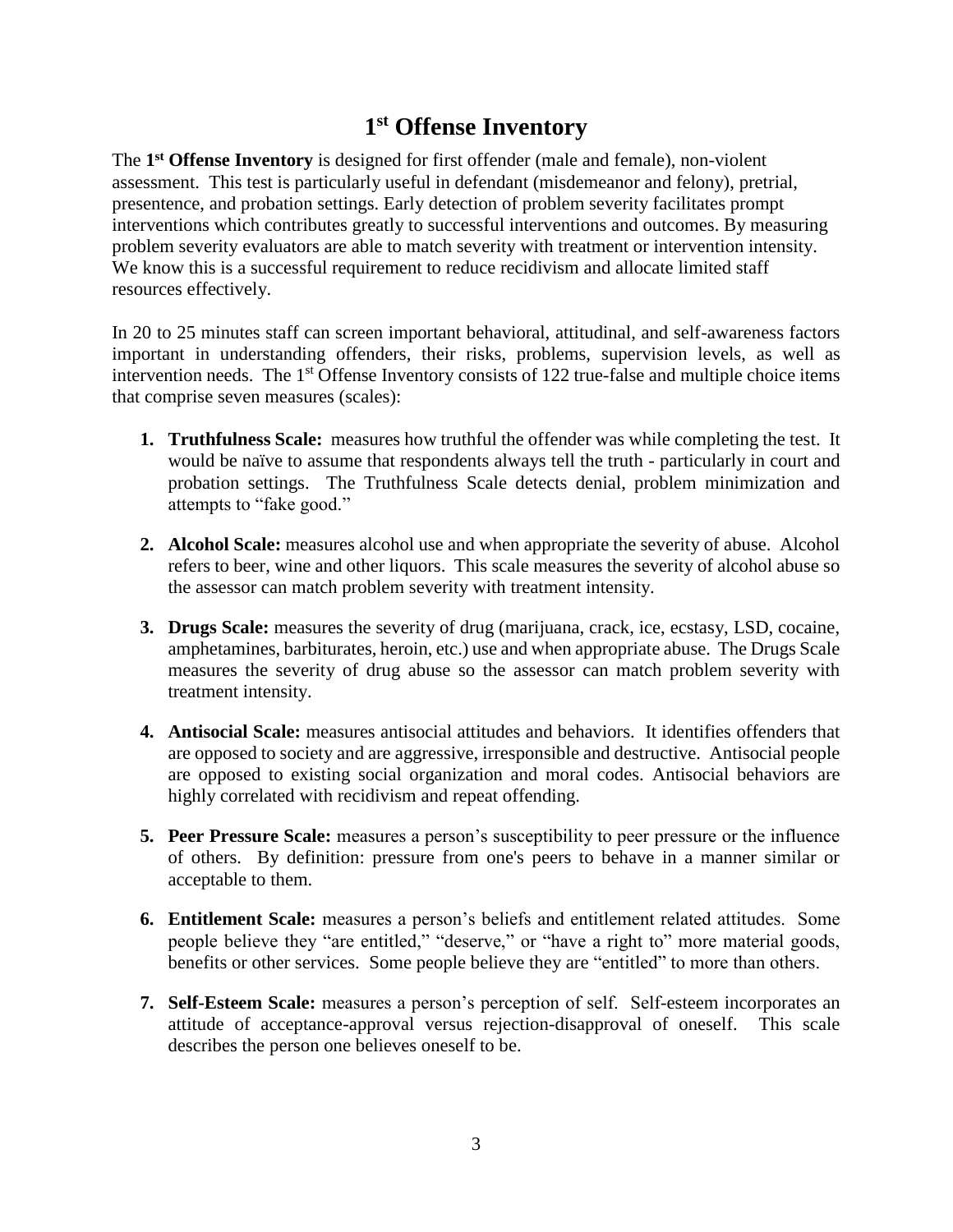The 1<sup>st</sup> Offense Inventory is an automated (computer scored with reports printed within 2 minutes of data entry) self-report test that is completed by defendants and/or offenders individually or in group testing settings.

#### **TEST DEVELOPMENT**

1<sup>st</sup> Offense Inventory scales were developed from large item pools. Initial item selection was a rational process based upon clearly understood definitions of each scale. Content validity for the test was established using subject matter experts from the field of psychology and corrections. Initial items and scales were analyzed for final test selection and only those with the best statistical properties were retained. **Final test and item selection was based on each item's statistical properties**. It is important that users of the 1<sup>st</sup> Offense Inventory familiarize themselves with the definition of each scale.

### **UNIQUE FEATURES**

#### **Truthfulness Scale**

An important advancement in testing has been the development of the Truthfulness Scale, which measures how truthful the defendant was while completing the test. It would be very naive to believe that everybody taking tests always answers questions truthfully. **The Truthfulness Scale detects denial, minimizing problems and faking.** The Truthfulness Scale is particularly important in court-related settings. The Truthfulness Scale identifies attempts to "fake good" or underreport problems and concerns.

When reviewing a 1st Offense Inventory report you should check the Truthfulness Scale score. **A Truthfulness Scale score at or below the 89th percentile is indicative of accurate, truthful and valid results. In contrast, a Trustfulness Scale score at or above the 90th percentile reflects inaccurate and invalid 1st Offense Inventory results.** Reasons for inaccurate results are many and include reading impairments, reading things into questions that are not there, emotional turmoil, denial and faking. **Regardless of the reason, a Truthfulness Scale score at or above the 90th percentile means scale scores are inaccurate and likely distorted.**

#### **Truth-Corrected Scores**

The Truthfulness Scale establishes how truthful the defendant was while completing the 1st Offense Inventory. The amount of error variance associated with untruthfulness is determined and then applied to each scale resulting in Truth-Corrected scores. **Truth-Corrected scores are more accurate than raw scores because they account for the measured amount of untruthfulness while the defendant completed the 1st Offense Inventory.** Raw scores may only reflect what the defendant wants you to know. Truth-Corrected scores reveal what the defendant is trying to hide. Truth-Corrected scores are more accurate than raw scores.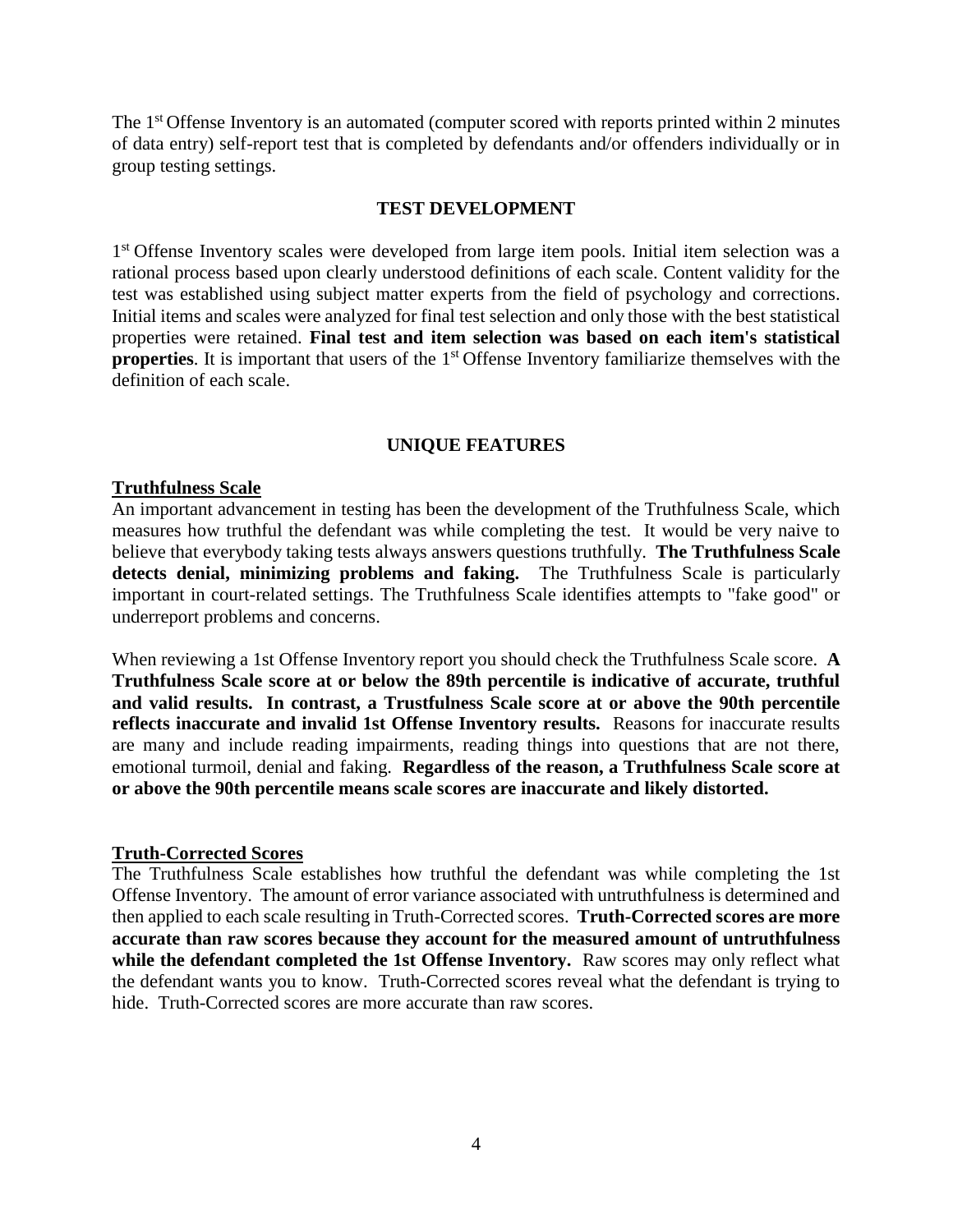#### **Risk Level Classification**

Each 1<sup>st</sup> Offense Inventory scale score is classified in terms of the risk range it represents. These risk level classifications are calculated individually for each of the empirically based scales as follows:

| PERCENTILE RANGE       | <b>RISK RANGE</b>          |
|------------------------|----------------------------|
| 0 to 39th percentile   | Low Risk                   |
| 40 to 69th percentile  | Medium Risk                |
| 70 to 89th percentile  | <b>Problem Risk</b>        |
| 90 to 100th percentile | <b>Severe Problem Risk</b> |

A person who does not presently engage in alcohol or other drug abuse may score above zero, but would score in the low risk range. In addition, an elevated score (above the 70th percentile) on the Alcohol or Drugs Scale could be obtained by a recovering alcoholic or recovering drug abuser, consequently the client should be asked if he or she is recovering, and if recovering, "how long have they been abstaining" from alcohol or other drug use.

Risk ranges represent degree of severity. Risk ranges were established by converting raw scores to percentile scores by using cumulative percentage distributions (Behavior Data Systems, 2012). This is similar to the way in which students are assigned grades or scores for grading purposes in school. The  $70<sup>th</sup>$  percentile is often used for passing grades and this same percentile initially began as a working criterion. Similarly, the 90<sup>th</sup> percentile is a benchmark for identifying severe problems. Early instrument development included the use of content experts to confirm the proposed risk ranges. Data analyses, in combination with field reports from experienced evaluators have confirmed that these percentile categories provide accurate identification of problem behavior (Behavior Data Systems, 2012).

In addition to establishing risk thresholds, the risk ranges serve an important role when interpreting Truthfulness Scale scores. A truthfulness concern is identified when a Truthfulness Scale score is at or above the Problem Risk range  $(70<sup>th</sup>$  percentile). These respondents are typically cautious, guarded or may be defensive in their answers. Scores in the Problem Risk range should be interpreted cautiously. Severe problem scores on the Truthfulness Scale (90<sup>th</sup>) percentile and above) invalidates all scale scores. Classifying offenders according to pre-defined risk ranges provides an efficient and reliable solution for determining risk (Behavior Data Systems, 2012).

#### **1 ST Offense Inventory Database**

Every time a 1<sup>st</sup> Offense Inventory is scored the data is automatically stored on the disc/flash drive for later inclusion in the a 1<sup>st</sup> Offense Inventory database. When the preset number of tests are administered the disc is returned for replacement, and the test data contained on these used discs is transferred, using confidential (no names) procedures, to the 1<sup>st</sup> Offense Inventory database for later analysis. This database is statistically analyzed annually, at which time a 1<sup>st</sup> Offense Inventory test items are adjusted to reflect demographic changes or trends that might have occurred. This unique and proprietary database also enables the formulation of annual summary reports that are descriptive of the populations that are tested. Summary reports provide important information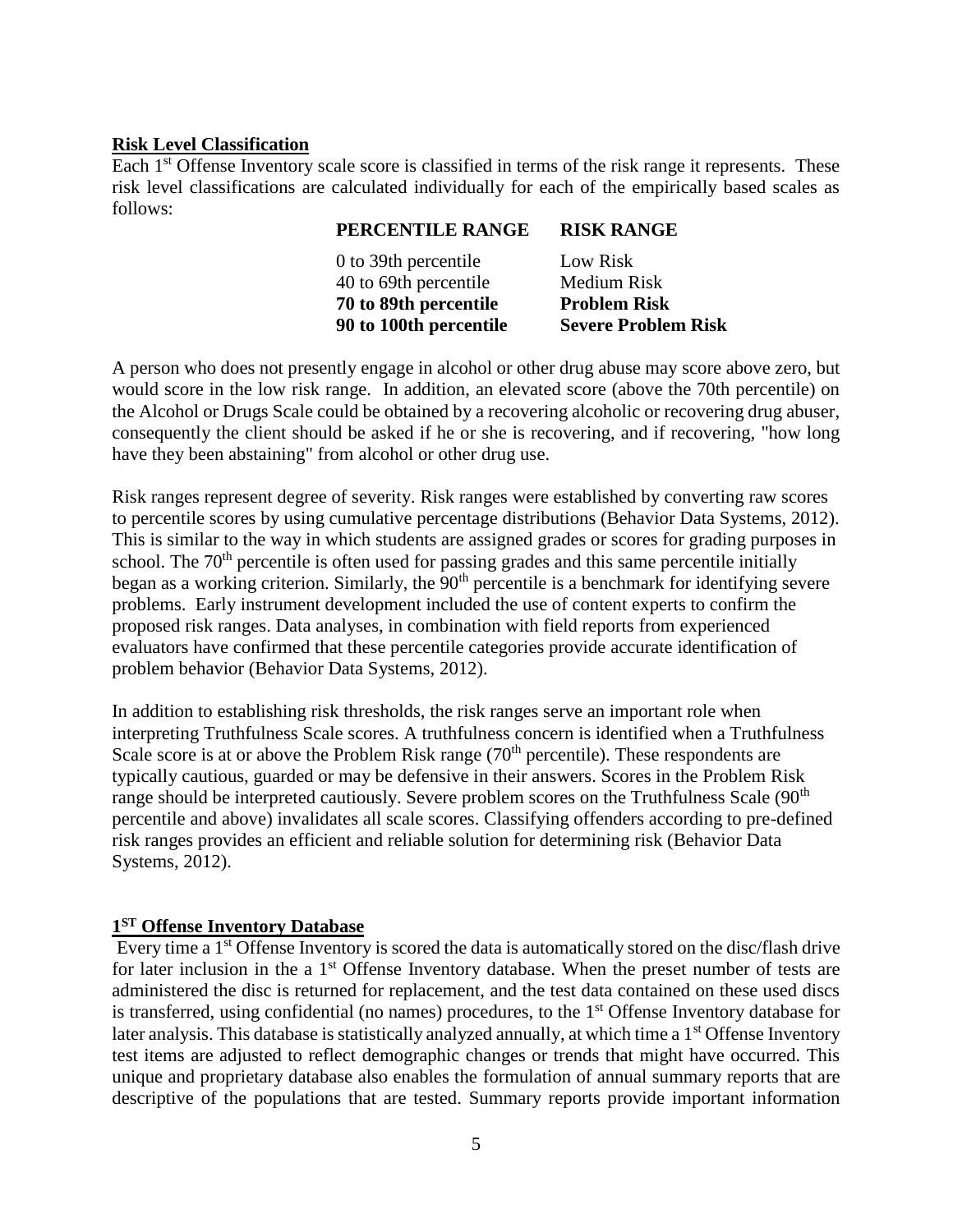which may inform budgeting, resource allocation, recruitment, training, and program development.

## **Test Data Input Verification**

This procedure allows the person that is inputting the test data from the answer sheet into their computer to verify the accuracy of their data input. **In brief, the test data is input twice and any inconsistencies between that first and second data entries are highlighted until corrected.** When the first and second data entry match (or are the same) you may continue. This data input verification procedure is optional.

You may enter client test data and print reports until the diskette is filled, or if you wish, you may check to verify that data entries from the answer sheet were accurate. You have the option of verifying any data that you enter, whether you wish to verify all tests or randomly pick a few tests to verify. The choice is yours.

When you enter a test you may choose to perform the test data input verification procedure after all the test data has been entered. A message is displayed asking if you want to "verify" data input. **Type "y" for "yes" if you want to perform test data input verification, or type "n" for "no" and you will return to the main menu.**

### **Delete Client Names – Confidentiality**

**You have the option to delete client names**. This is optional. If you want to use this option, remember that once you delete client names -- they are gone and cannot be retrieved. We recommend you use this option. Deleting client names does not delete demographic or test data. When you use this option it only deletes defendant names. **This option is provided to protect client confidentiality.** Once the names have been deleted, there is no way for you to retrieve them.

# **EMPIRICAL SUPPORT FOR TRUTHFULNESS SCALE**

1<sup>st</sup> Offense Inventory validation studies on the Truthfulness Scale were conducted with established Minnesota Multiphasic Personality Inventory (MMPI) scales as well as Polygraph examinations and other reports. Reliability and validity studies have been conducted on substance abuse inpatients, outpatients, college students, job applicants, defendants, diversion program attendees, probationers, inmates and counseling patients.

#### **1. Validation of the Truthfulness Scale (1985,**  $N = 78$ **)**

The Truthfulness Scale in the ACDI is an important psychometric scale as these scores establish how truthful the respondent was while completing the ACDI. Truthfulness Scale scores determine whether or not ACDI profiles are accurate and are essential to the calculation of Truth-Corrected ACDI scale scores.

The Truthfulness Scale identifies respondents who are self-protective, recalcitrant and guarded, as well as those who minimized or even concealed information while completing the test.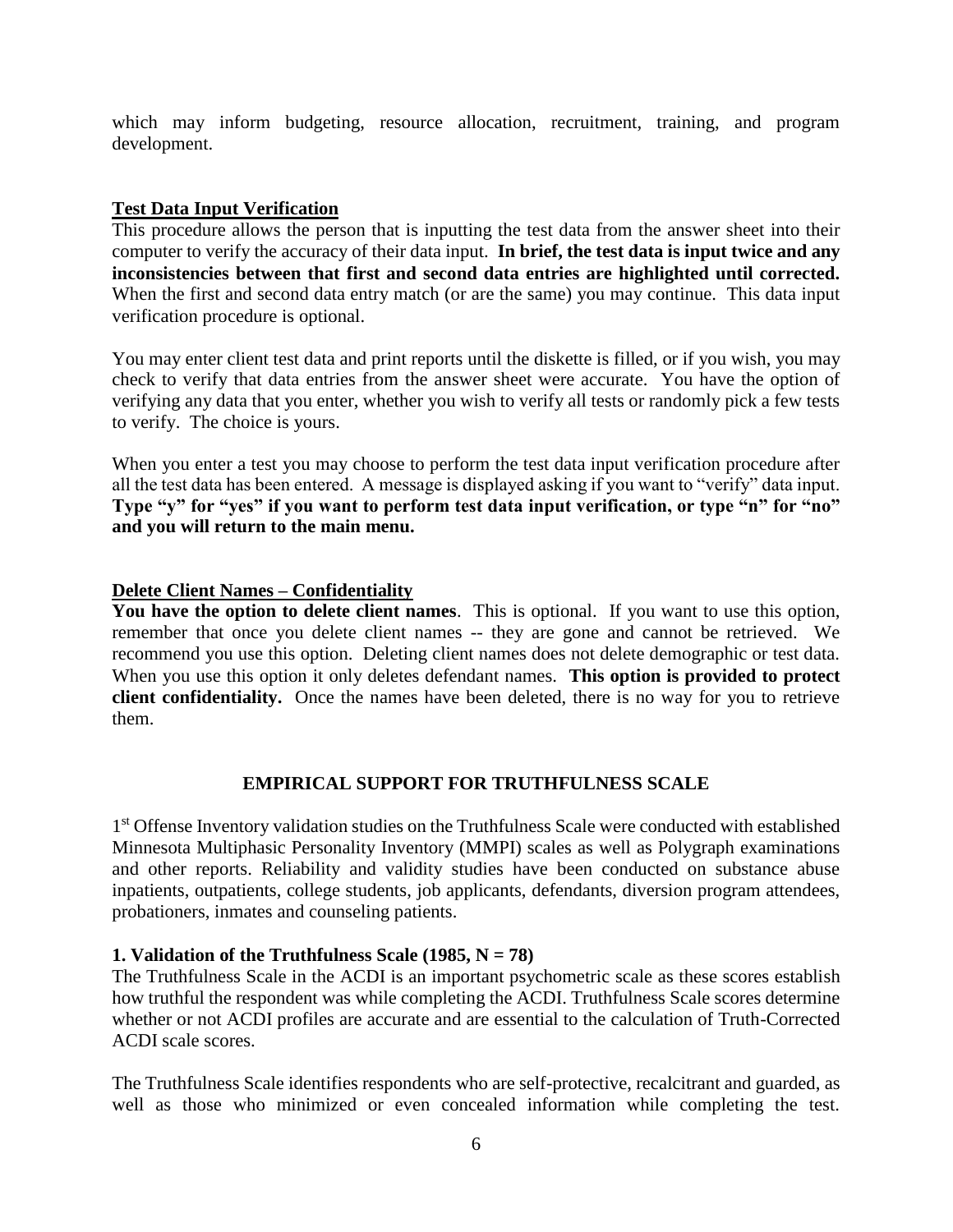Truthfulness Scale items are designed to detect respondents who try to fake good or put themselves into a favorable light. These scale items are statements about oneself that most people would agree to. The following statement is an example of a Truthfulness Scale item, "Sometimes I worry about what others think or say about me."

This preliminary study used the 21 Truthfulness Scale items in the ACDI to determine if these Truthfulness Scale items could differentiate between respondents who were honest from those trying to fake good. It was hypothesized that the group trying to fake good would score higher on the Truthfulness Scale than the group instructed to be honest.

### Method

Seventy-eight Arizona State University College students (1985) enrolled in an introductory psychology class were randomly assigned to one of two groups. Group 1 comprised the "Honest" group and Group 2 comprised the "Fakers" group. Group 1 was instructed to be honest and truthful while completing the test. Group 2 was instructed to "fake good" while completing the test, but to respond "in such a manner that their faking good would not be detected." The test, which included the ACDI Truthfulness Scale, was administered to the subjects and the Truthfulness Scale was embedded in the test as one of the five scales. Truthfulness Scale scores were calculated based on the number of deviant answers given to the 21 Truthfulness Scale items.

### Results

The mean Truthfulness Scale score for the Honest group was 2.71 and the mean Truthfulness Scale score for Fakers was 15.77. The results of the correlation (product-moment correlation coefficient) between the Honest group and the Fakers showed that the Fakers scored significantly higher on the Truthfulness Scale than the Honest group ( $r = 0.27$ ,  $p < .05$ ).

The Truthfulness Scale successfully measured how truthful the respondents were while completing the test. The results of this study reveal that the Truthfulness Scale accurately detects "Fakers" from those students that took the test honestly.

# **2. Validation of the ACDI Truthfulness Scale using Criterion Measures (1989, N = 33)**

*The findings reported here are part of a larger examine of the ACDI, a juvenile chemical dependency assessment. The Truthfulness Scale results are reported here to demonstrate evidence of criterion validity.*

In general terms, a test is valid if it measures what it is supposed to measure. The process of confirming this statement is called validating a test. A common practice when validating a test is to compute a correlation between it and another (criterion) test that purports to measure the same thing and that has been previously validated. For the purpose of this study (1989), the ACDI Truthfulness Scale was validated with comparable scales on the Minnesota Multiphasic Personality Inventory (MMPI). The MMPI was selected for this validity study because it is the most researched, validated and widely used objective personality test in the United States. The ACDI Truthfulness Scale was validated with the MMPI F Scale and L Scale. High scores on the F scale indicate lack of cooperation, desire to fake bad, haphazard approach to testing or failure to understand the items. High L Scale scores indicate attempts to fake good, deceptiveness or a need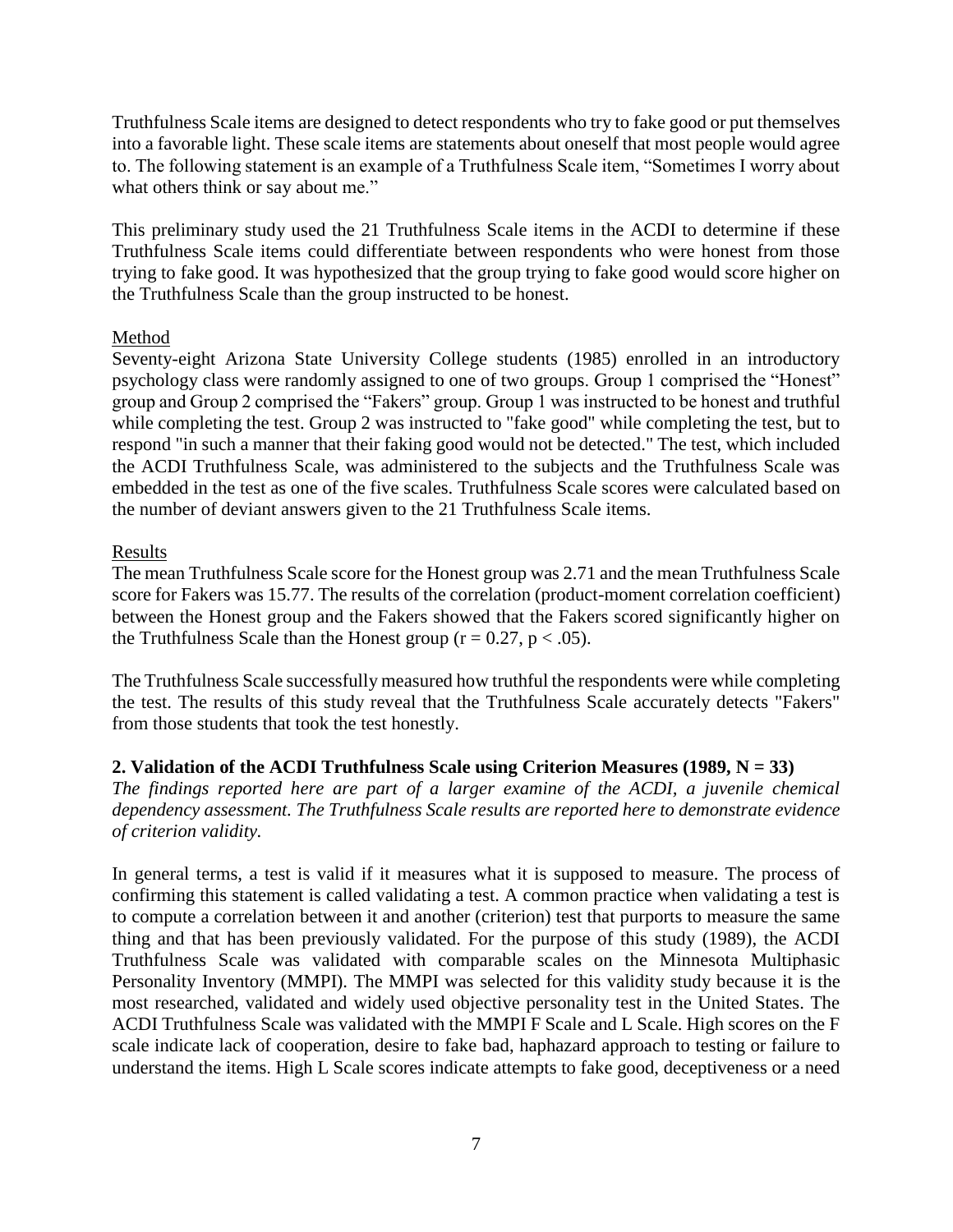to appear in a good light. High scores on the ACDI Truthfulness Scale reflect guardedness, evasiveness, recalcitrance or impaired reading abilities.

#### Method

Thirty-three (33) adjudicated delinquent adolescents (1989) were administered both the ACDI and the MMPI. Tests were counterbalanced for order effects -- half were given the ACDI first and half the MMPI first. There were 29 males and 4 females and they ranged in age from 15 to 18 years (average age 16.1). All participants had at least a  $6<sup>th</sup>$  grade equivalent reading level.

#### Results and Discussion

Product-moment correlation coefficients were calculated between ACDI scales and MMPI scales. These results are summarized in Table 1. Correlation results presented in Table 1 show that the ACDI Truthfulness Scale significantly correlated (.01 level of significance) with all represented MMPI scales. In addition, the correlations were in predicted directions.

| <b>MMPI SCALES</b> | <b>ACDI Scale (Measure)</b> |                    |  |
|--------------------|-----------------------------|--------------------|--|
|                    | <b>Truthfulness</b>         | Significance Level |  |
| F Scale            | 0.687                       | 0.01               |  |
| L (Lie) Scale      | 0.590                       | 0.01               |  |

#### **Table 1. MMPI scales and ACDI Truthfulness Scale (1989, N = 33)**

These findings strongly support the validity of the ACDI Truthfulness Scale. The ACDI Truthfulness Scale was highly correlated with the MMPI criterion scales it was tested against. The large correlation coefficients support the validity of the ACDI Truthfulness Scale. The productmoment correlation coefficients testing the relation between ACDI Truthfulness Scale and MMPI scales were significant at the  $p < .01$  level.

#### **3. Validation of the Truthfulness Scale in a Sample of Substance Abuse Inpatients**

*The findings reported here are part of a larger examine of the SAQ, chemical dependency assessment. The Truthfulness Scale results are reported here to demonstrate evidence of criterion validity.*

Selected scales in the Minnesota Multiphasic Personality Inventory (MMPI) were used as criterion measures for the different SAQ scales. The Truthfulness Scale was validated with MMPI L Scale, F Scale and K Scale. The Alcohol Scale was validated with MMPI MacAndrew Scale (MAC) and Psychopathic Deviate-Obvious (PD-O). The Drug Scale was validated with MMPI MacAndrew Scale and Psychopathic Deviate-Obvious. The Aggressiveness Scale was validated with MMPI Authority Problems (PD2), Psychopathic Deviate (PD), Manifest Hostility (HOS) and Resentment/Aggression (TSC-V). The Resistance Scale was validated with MMPI Ego Strength (ES), Social Responsibility (RE), Social Maladjustment (SOC), Social Alienation (PD4), Social Alienation (SCIA), Authority Conflict (AUT) and Suspiciousness (TSC-III). The Stress Coping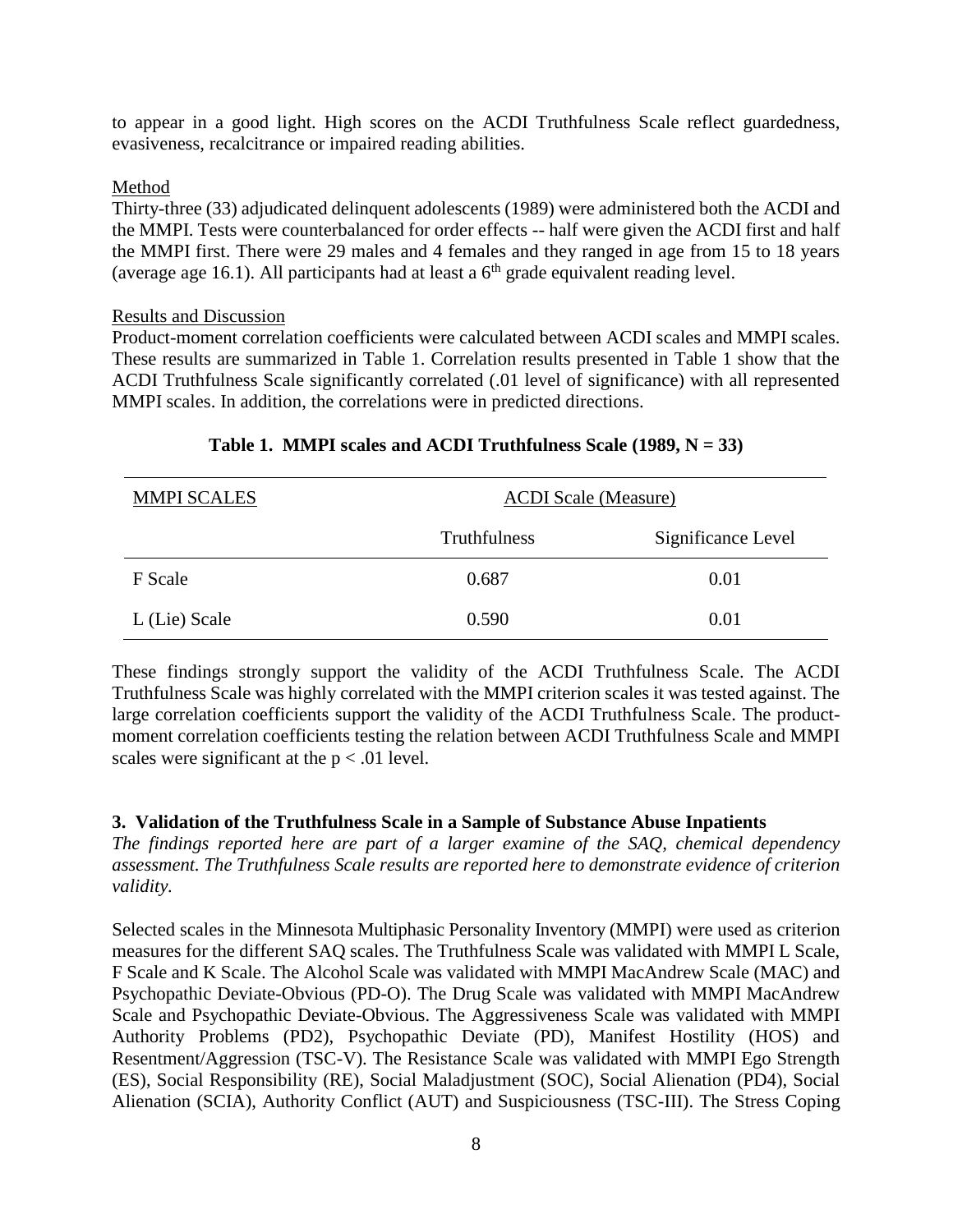Abilities Scale was validated with MMPI Psychasthenia (PT), Anxiety (A), Taylor Manifest Anxiety (MAS) and Tension/Worry (TSC-VII). The MMPI scales were chosen to compare to the SAQ scales because they measure similar attributes.

#### Method

The subjects used in the study were 212 substance (alcohol and other drugs) abuse inpatients in chemical dependency facilities. The SAQ and MMPI were administered in counterbalanced order.

#### Results and Discussion

The **Truthfulness Scale** correlates significantly in predicted directions with selected MMPI criterion scales, L Scale (lie, p<.001), F Scale (validity, p<.001) and K Scale (validity correction, p<.001). Other significant correlations with traditional MMPI scales include: PD (Psychopathic deviate, p<.001), ES (Ego Strength, p<.001), and RE (Social responsibility, p< .001); Harris MMPI subscales: PD2 (Authority Problems, p<.001), PD4 (Social Alienation, p<.001), SCIA (Social Alienation, p<.001); Wiggins MMPI content scales: SOC (Social Maladjustment, p<.001), HOS (Manifest Hostility, p<.001); Wiener-Harmon MMPI subscales: PDO (Psychopathic Deviant-Obvious, p<.001); Tryon, Stein & Chu MMPI cluster scales: TSC-V (Resentment/Aggressive, p<.001).

# **1 ST OFFENSE INVENTORY RESEARCH**

### **4. Interval Reliability of 1st Offense Inventory (N = 195, 2014)**

This analysis of item reliability was conducted using online data submitted to the 1<sup>st</sup> Offense Inventory research databased.

Participants: 68% were male; 32% were female. Race/Ethnicity: 63% were Caucasian, 15% were African-American, 15% were Hispanic, 2% were Asian, and 2% reported Other. Marital Status: 50% were single; 29% were married, 15% were divorced, 3% were separated and 2% were widowed. Education: 1% had less than an  $8<sup>th</sup>$  grade education, 7% completed some high school, 65% graduated high school or completed GED requirements, and 24% completed some college. 3%-4% of responses were missing for many of the demographic characteristics. Arrests: 3% had more than 1 alcohol-related arrest; <1% had more than 1 drug-related arrest.

Reliability: Test reliability refers to a scale's consistency of measurement. Cronbach's Alpha, a measure of reliability, measured the internal consistency of the items in each scale of the 1<sup>st</sup> Offense Inventory. Perfect reliability is 1.00. The professionally accepted reliability standard for this type of instrument is .70- 80 (Murphy & Davidshofer, 2001).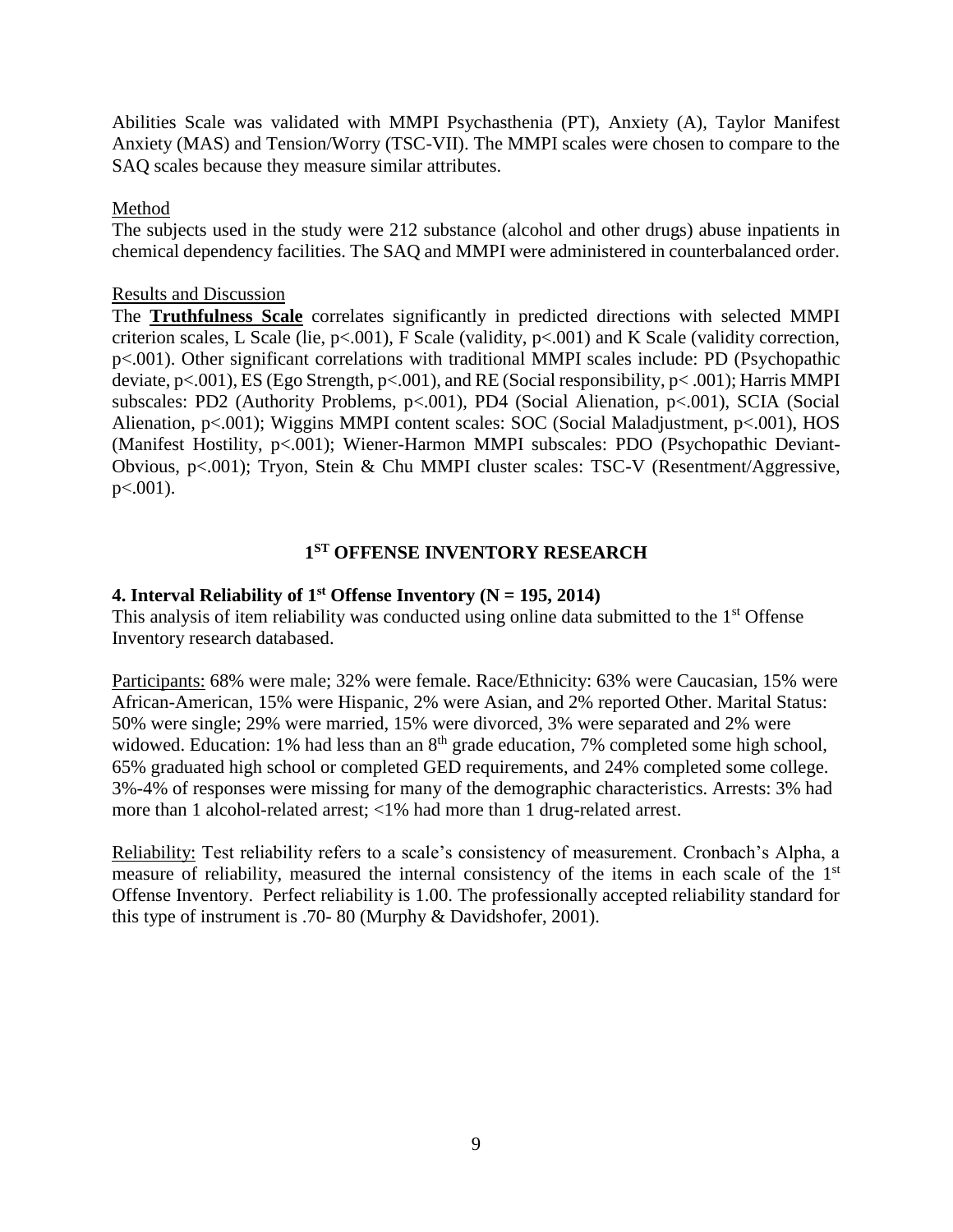| <b>Scales</b> | Cronbach's Alpha |
|---------------|------------------|
| Truthfulness  | .89              |
| Alcohol       | .90              |
| Drug          | .91              |
| Antisocial    | .84              |
| Peer Pressure | .84              |
| Entitlement   | .82              |
| Self-Esteem   | .92              |

**Table 2. Internal Reliability (N =195)**

Reliability coefficients exceeded professionally accepted standards for use in criminal and corrections related tests. Reliability is an important elements in establishing the consistency of offender scores.

#### **5. Psychometric Properties of 1st Offense Inventory (N = 131, 2014)**

This analysis of item reliability was conducted using online data submitted to the  $1<sup>st</sup>$  Offense Inventory research databased.

Participants: 62% were male; 38% were female. Race/Ethnicity: 63% were Caucasian, 13% were African-American, 21% were Hispanic, and 3% were Asian. Marital Status: 49% were single; 31% were married, 16% were divorced, 3% were separated and <1% were widowed. Education: 2% completed some high school, 71% graduated high school or completed GED requirements, and 26% completed some college. Arrests: 3% had more than 1 alcohol-related arrest; <1% had more than 1 drug-related arrest.

Validity: In testing, the term *validity* refers to the extent that a test measures what it was designed to measure. A test cannot be accurate without being valid. When individuals known to have more severe problems attain higher (more severe) scale scores than individuals known to have fewer or no problems, this supports test validity.

Two separate analyses were conducted: 1) Using self-reported alcohol arrests, first-time offenders' and repeat offenders' Alcohol Scale mean scale scores were compared, 2) using self-reported drug arrests offenders Drug Scale mean scores were compared, and finally using DUI arrests, offenders scores on the Alcohol Scale were compared.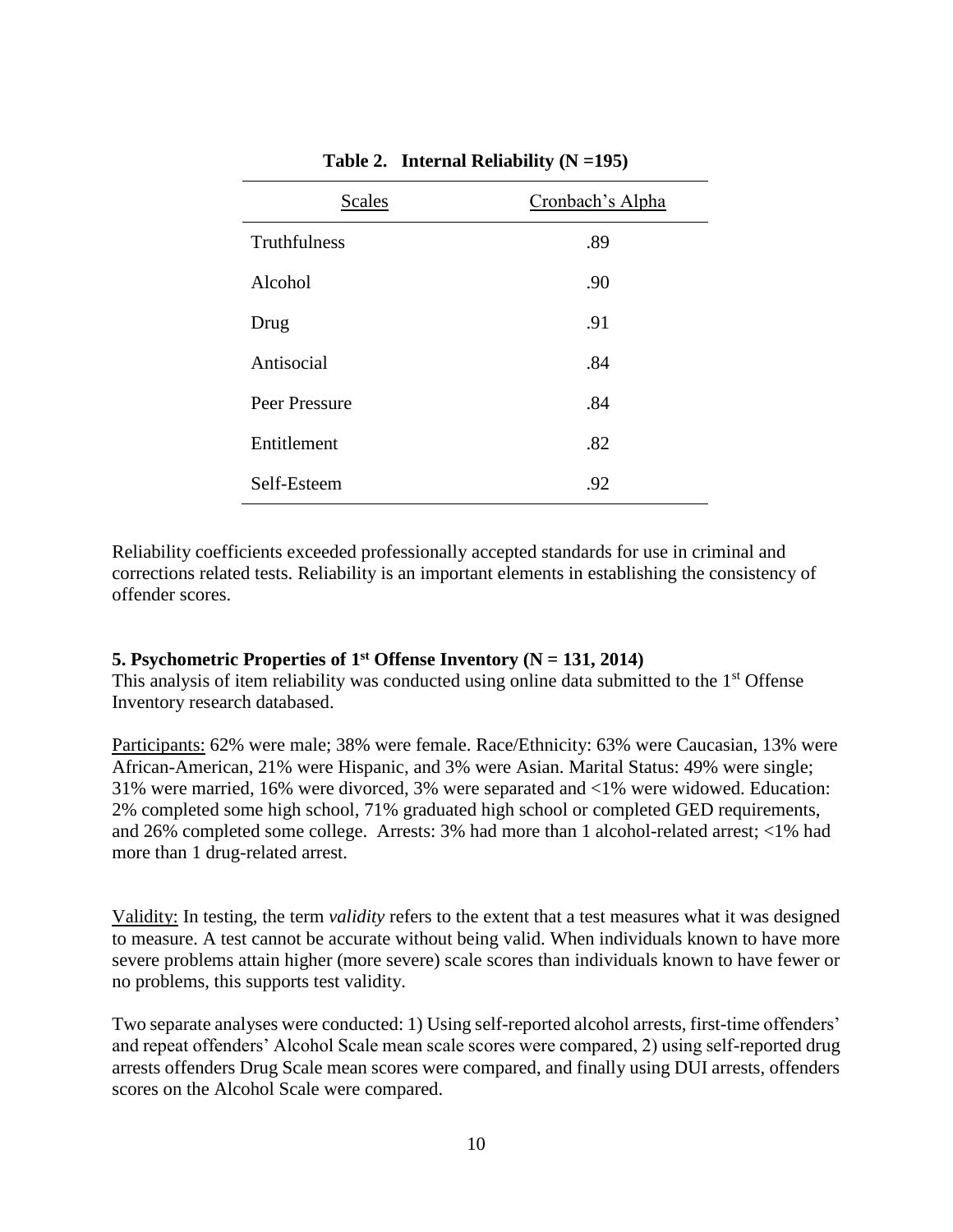|                      | <b>Offender Status</b> |       | Mean |    | S1g |
|----------------------|------------------------|-------|------|----|-----|
| <b>Alcohol Scale</b> | <b>FIRST TIME</b>      | 1 7 7 | 5.92 | 06 | NS  |
|                      | <b>REPEAT</b>          | 4     |      |    |     |

#### **Alcohol Scale by Offender Status Using Alcohol Arrests**

**Drug Scale by Offender Status Using Drug Arrests**

|            | <b>Offender Status</b> |     | Mean  |      | Sig  |
|------------|------------------------|-----|-------|------|------|
| Drug Scale | <b>FIRST TIME</b>      | 130 | 2.24  | 3.33 | .001 |
|            | <b>REPEAT</b>          |     | 20.0C |      |      |

Adjustments were made to account for unequal variance. Results found higher mean scale scores for repeat offenders on the Alcohol, and Drug Scales. *T*-test analyses were conducted and results were not statistically significant for the Alcohol Scale; results were statistically significant for the Drug Scale. We would expect a different outcome with a larger sample—as more tests are administered the difference between offenders' scores will likely become more pronounced.

These findings underscore the evidence of construct validity present in the 1<sup>st</sup> Offense Inventory and its ability to identify offenders who pose greater risk (repeat offenders) and consequently have greater needs.

Reliability: a test of reliability was also conducted using a small sample of Texas probationers. Test reliability refers to a scale's consistency of measurement. Cronbach's Alpha, a measure of reliability, measured the internal consistency of the items in each scale of the 1<sup>st</sup> Offense Inventory. Perfect reliability is 1.00. The professionally accepted reliability standard for this type of instrument is .70- 80 (Murphy & Davidshofer, 2001).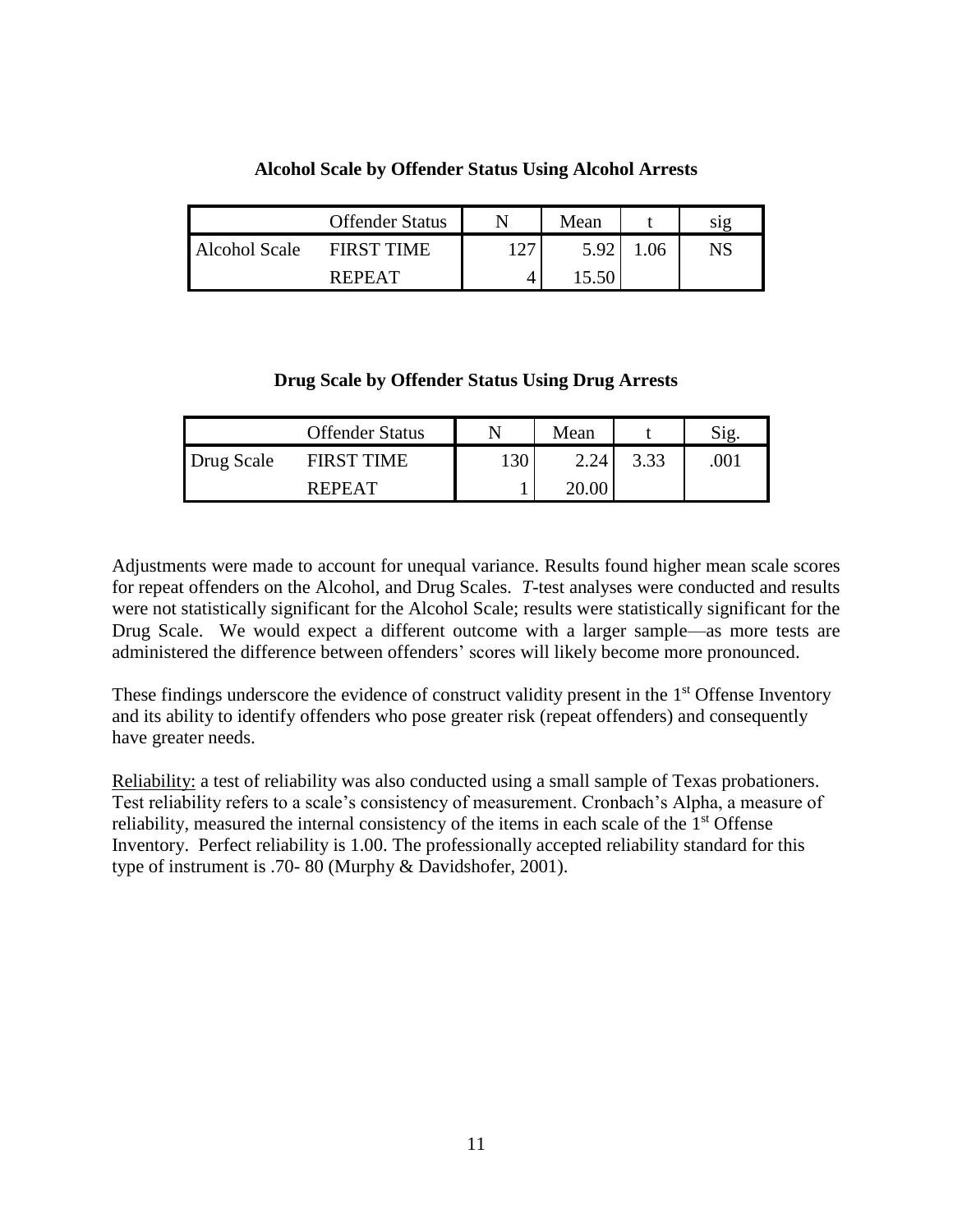| <b>Scales</b> | Cronbach's Alpha |
|---------------|------------------|
| Truthfulness  | .87              |
| Alcohol       | .90              |
| Drug          | .86              |
| Antisocial    | .68              |
| Peer Pressure | .71              |
| Entitlement   | .80              |
| Self-Esteem   | .77              |

**Table 3. Internal Reliability (N =131)**

Three 1<sup>st</sup> Offense Inventory scales exceeded expectations; three scales were within the acceptable range for this type of test, and one scale was below expectations. The low reliability score for Antisocial may be related to the small sample size, however it is more likely the related characteristics of the offenders in the sample.

#### **SUMMARY**

The 1<sup>ST</sup> Offense Inventory has exceptional reliability and validity scores; essential elements in any assessment tool are in to order correctly identify individuals who demonstrate higher severity (or more severe problems) and consequently likely have more complex treatment needs. As a dynamic factor, amendable to change, self-esteem can be addressed in the treatment process and treatment that is matched to problem severity has been shown to be more effective than treatment that is not (Andrews & Bonta, 2010).

The 1<sup>st</sup> Offense Inventory provides staff with information critical for treatment recommendations. Research has demonstrated that treatment that is matched to problem severity is more effective than treatment that is not (Andrews & Bonta, 2010).